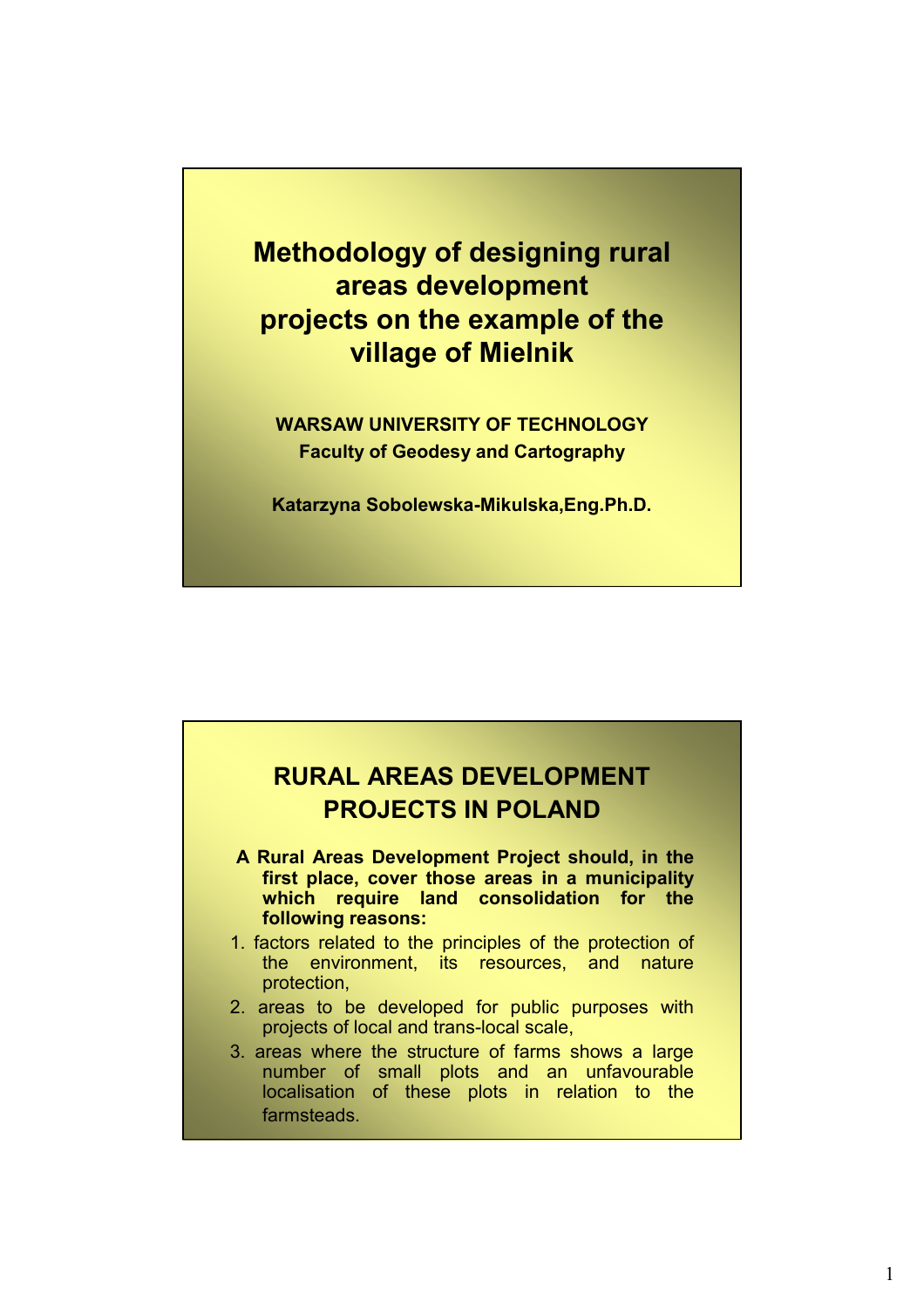#### **METHODS FOR DESIGNING A RURAL AREAS DEVELOPMENT PROJECT ON THE EXAMPLE OF A**

#### **MUNICIPALITY - MIELNIK**

#### **1. The main nature-related criteria which include:**

- classification potential of arable land soils,
- environmental protection with elements of landscape shaping and cultural heritage protection,
- **2. Design and technical criteria which include studies in the localisation of nature objects.**
- **3. Economic analysis of the implementation of a rural areas development project**
- **4. Legislation-related criteria** .

### **The implementation of tasks mentioned should comprise the following detailed solutions:**

- 1. proposal of shaping agricultural and forest production space,
- 2. proposal of locating areas which require recultivation and land management,
- 3. localisation of protected areas and protection zones for flowing and impounded waters,
- 4. localisation of areas for village housing construction which where land consolidation and division of properties has to be done,
- 5. farm tourism development programme as a contemporary source of farmer's income.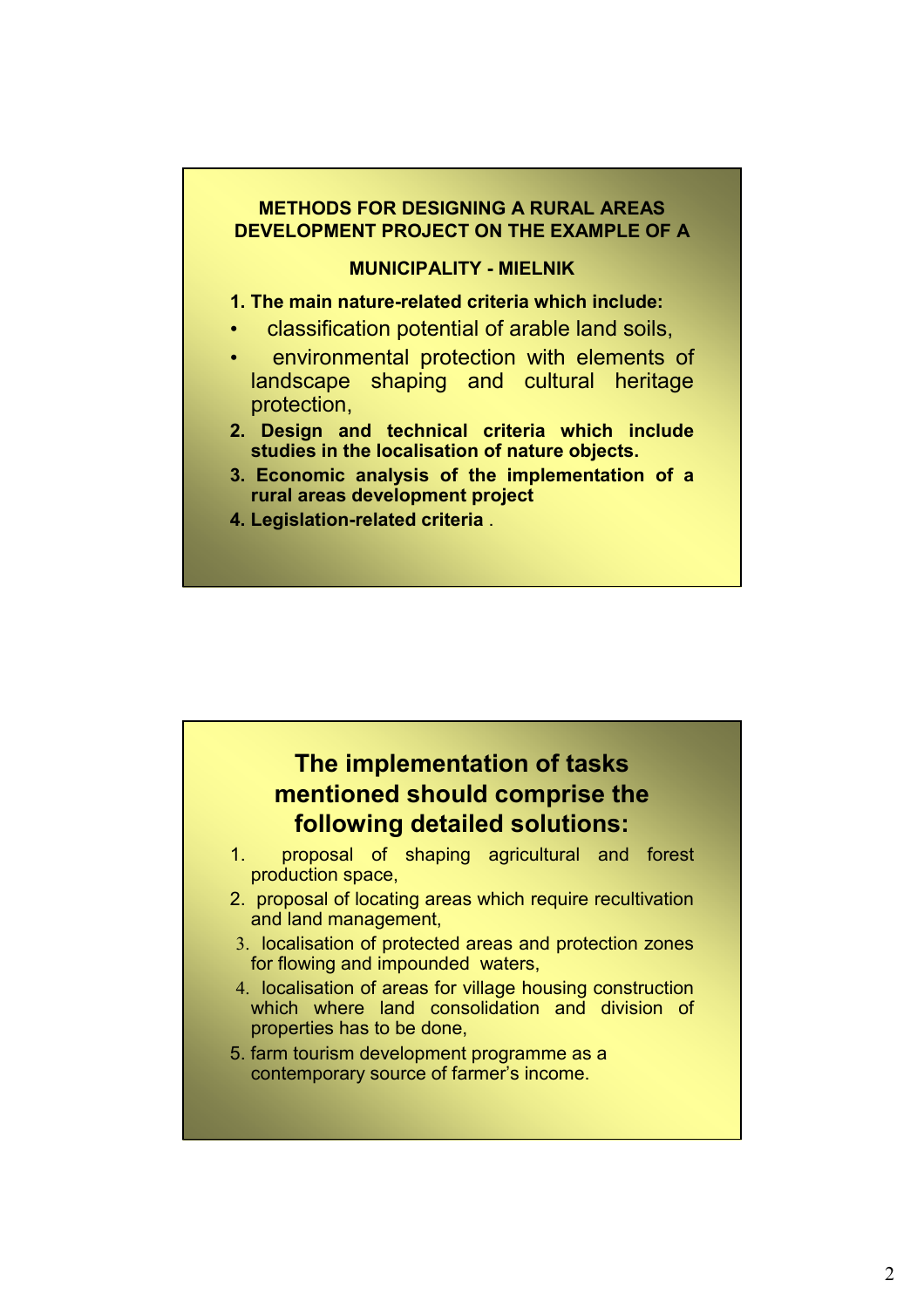#### **SHAPING AGRICULTURAL AND FOREST PRODUCTION SPACE ACCORDING TO SOIL**

#### **BONITATION POTENTIAL**

#### **Area used for integrated farm production**

- These areas include soils of the categories IIIa-IV b which fall into the  $4<sup>th</sup>$  and  $5<sup>th</sup>$
- to make the lots larger and to create orchard blocks adjacent to the existing orchard. The planned new orchards will cover the area of about 40 ha

#### **Plans for the area also envisage:**

- replenishing the missing vegetation (trees and brush) along hedges (ecological corridors).The project allocates about 25 ha of land for this purpose;
- modernisation of the existing dirt roads. The project also includes planting 24 km of trees along some local roads. These strips will perform protective functions and improve attractiveness of the landscape.

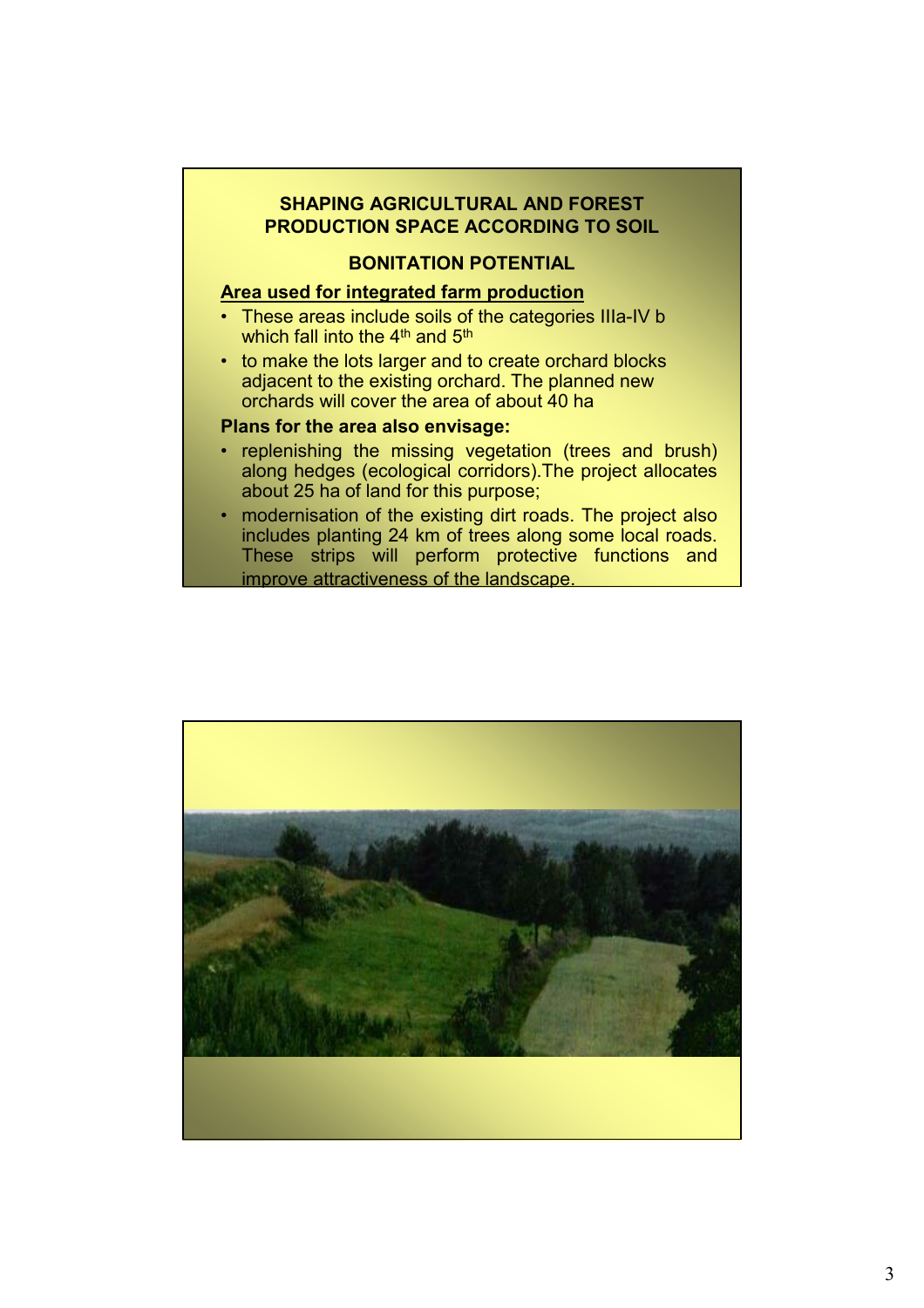

# **Area used for intensive forest production**

**The main directions in developing forest areas at Mielnik include:**

- 1.Protection of natural and economic values.
- 2.Preserving the continuity in time and space of forests which are part of the municipality's ecological system and ensuring their rational use for business and recreational purposes.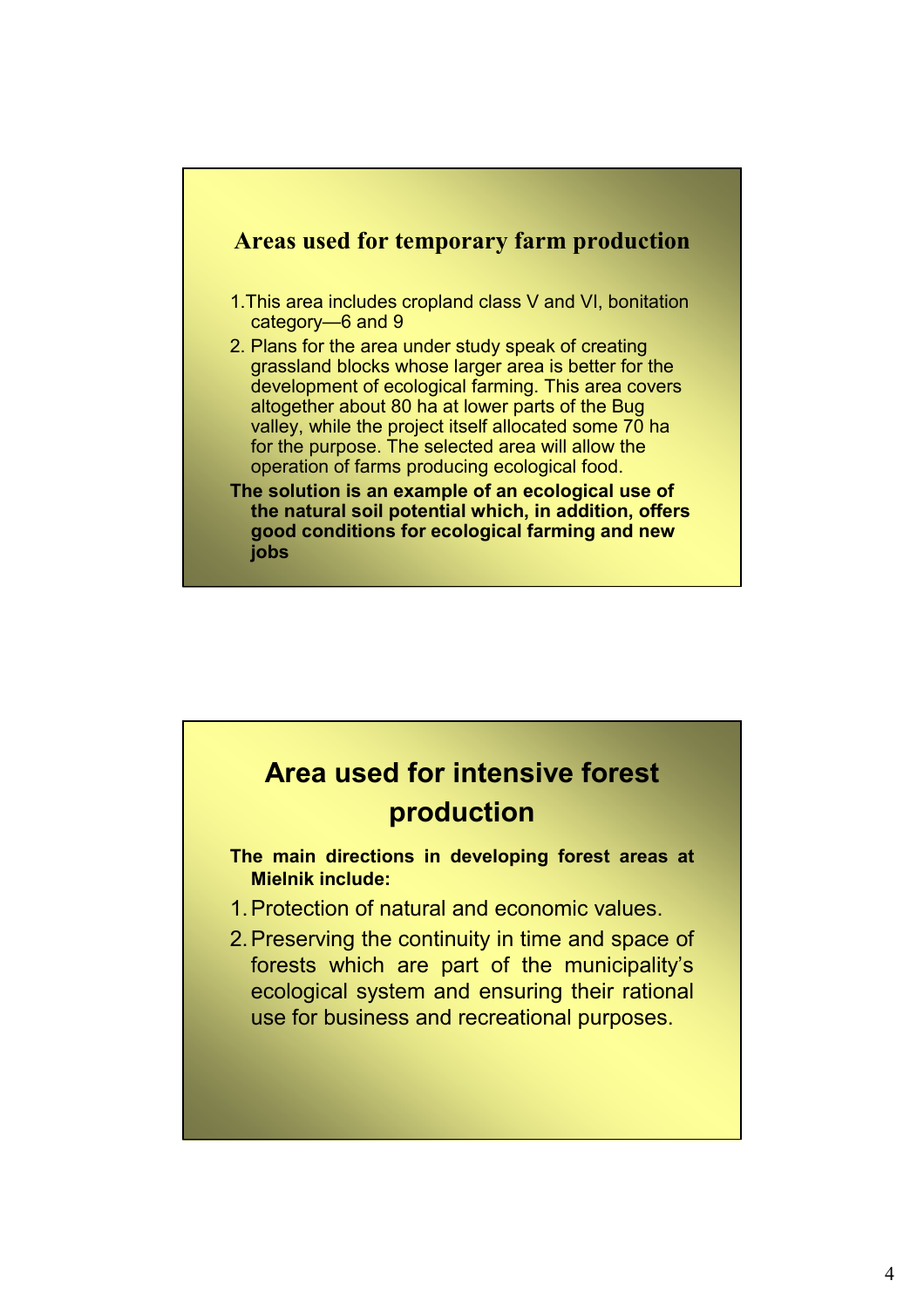### **Water protection and management**

The directions in surface and underground water protection include:

- 1. Obtaining and preserving appropriate surface water quality class:
- river Bug-quality class I,
- other rivers in the municipality (a number of river valleys)—class II.
- 2. Protection of underground waters against municipal and industrial pollution.
- 3. Preserving untouched biological flows in the main rivers

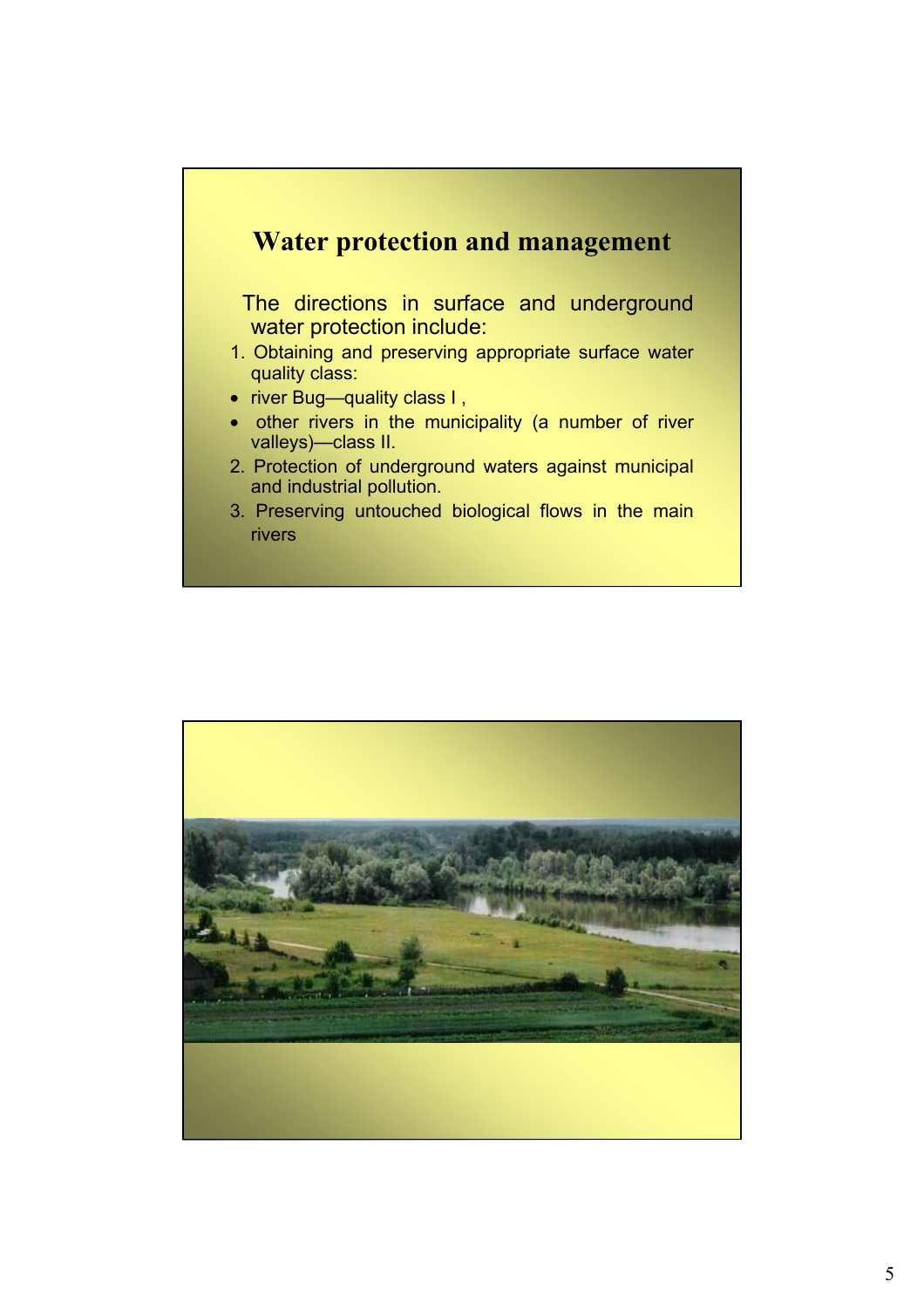#### **Farm tourism development as farmers' contemporary income source**

The above facilities are possible owing to the localisation of the following in the project:

- a land reserve to be used for the spa facilities in Mielnik,
- ecological, educational, and recreational paths promoting the main attractions of the area, among them a working chalk quarry. The plans are to have about 35 km of such paths,
- horse riding trails (ca 29 km) with markings of the biggest landscape and historical attractions,
- camping sites and public baths with sports and water equipment rental.